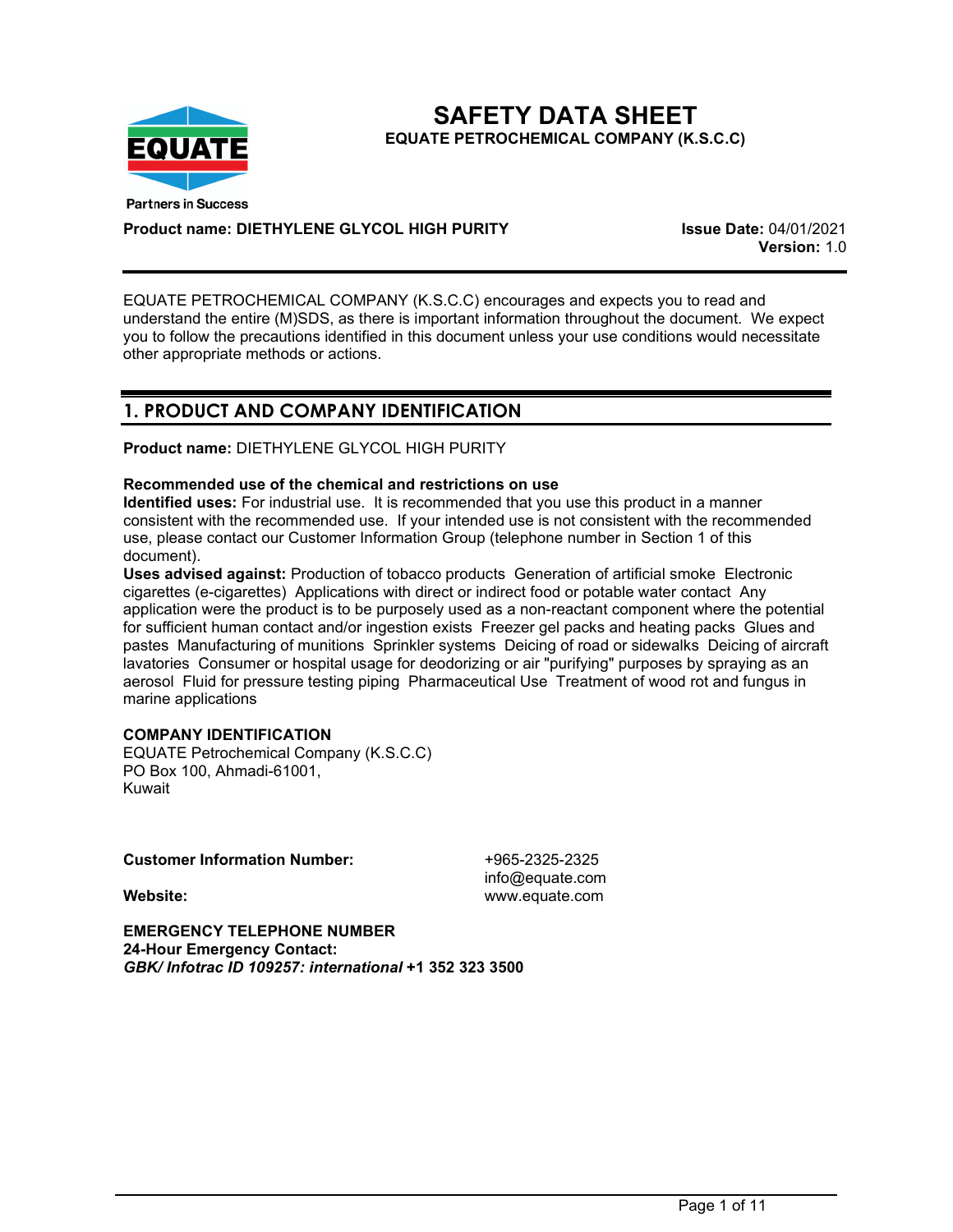## **2. HAZARDS IDENTIFICATION**

## **GHS Classification**

Acute toxicity - Category 4 - Oral Specific target organ toxicity - repeated exposure - Category 2 - Oral

**GHS label elements Hazard pictograms**



#### Signal word: **WARNING!**

## **Hazard statements**

Harmful if swallowed. May cause damage to organs (Kidney) through prolonged or repeated exposure if swallowed.

## **Precautionary statements**

### **Prevention**

Do not breathe dust/ fume/ gas/ mist/ vapours/ spray. Wash skin thoroughly after handling. Do not eat, drink or smoke when using this product.

#### **Response**

IF SWALLOWED: Call a POISON CENTER/doctor if you feel unwell. Rinse mouth. Get medical advice/ attention if you feel unwell.

## **Disposal**

Dispose of contents/ container to an approved waste disposal plant.

## **Other hazards**

No data available

# **3. COMPOSITION/INFORMATION ON INGREDIENTS**

This product is a substance.

| Component          | <b>CASRN</b> | Concentration             |
|--------------------|--------------|---------------------------|
|                    |              |                           |
| 2,2'-oxybisethanol | 111-46-6     | $\ge$ = 99.0 - <= 100.0 % |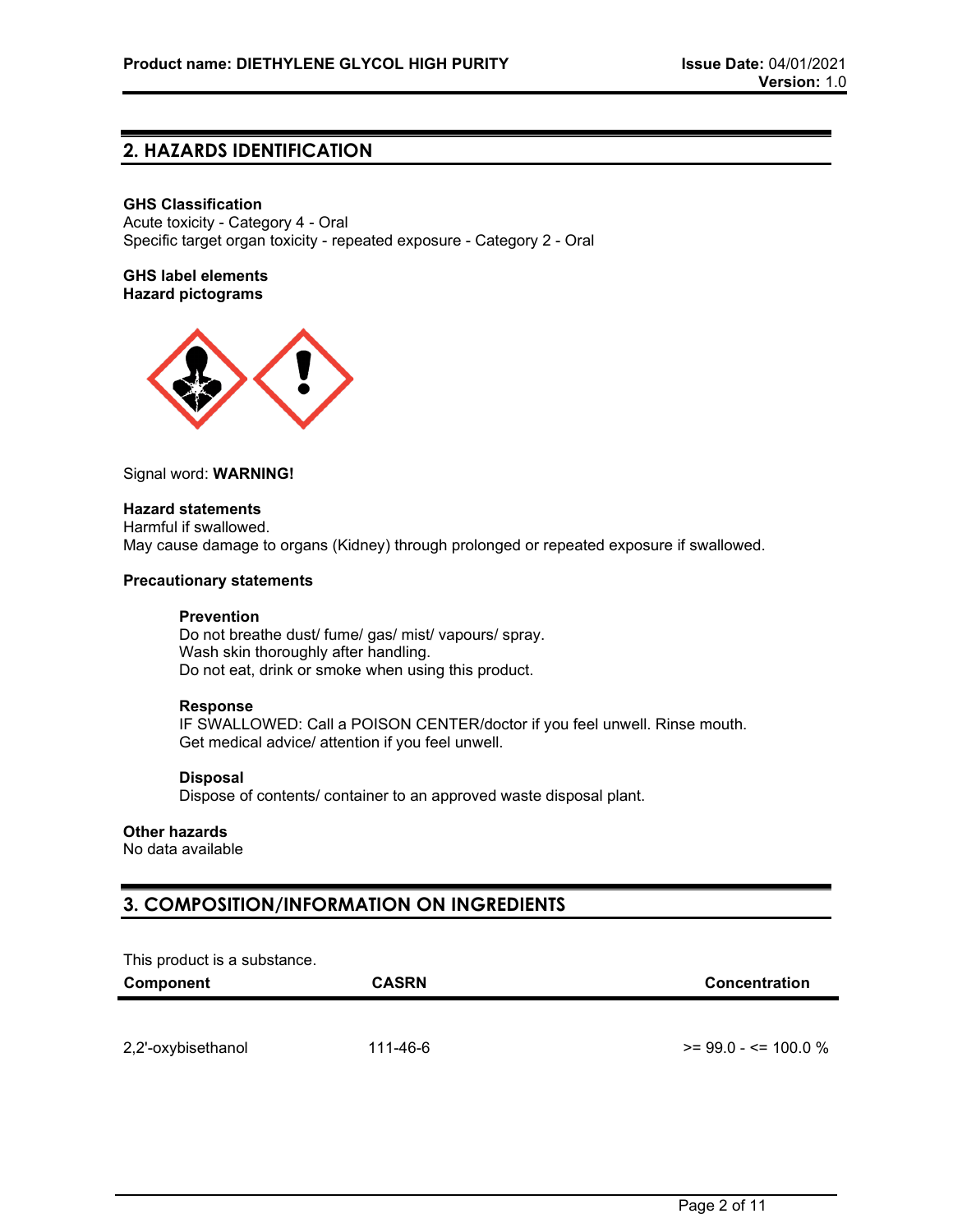Ethylene glycol  $107-21-1$   $= 0.0 - 5 = 0.2$  %

## **4. FIRST AID MEASURES**

## **Description of first aid measures**

**General advice:** First Aid responders should pay attention to self-protection and use the recommended protective clothing (chemical resistant gloves, splash protection). If potential for exposure exists refer to Section 8 for specific personal protective equipment.

**Inhalation:** Move person to fresh air; if effects occur, consult a physician.

**Skin contact:** Immediately flush skin with water while removing contaminated clothing and shoes. Get medical attention if symptoms occur. Wash clothing before reuse. Destroy contaminated leather items such as shoes, belts, and watchbands. Suitable emergency safety shower facility should be immediately available.

**Eye contact:** Flush eyes thoroughly with water for several minutes. Remove contact lenses after the initial 1-2 minutes and continue flushing for several additional minutes. If effects occur, consult a physician, preferably an ophthalmologist.

**Ingestion:** Do not induce vomiting. Seek medical attention immediately. If person is fully conscious give 1 cup or 8 ounces (240 ml) of water. If medical advice is delayed and if an adult has swallowed several ounces of chemical, then give 3-4 ounces (1/3-1/2 Cup) (90-120 ml) of hard liquor such as 80 proof whiskey. For children, give proportionally less liquor at a dose of 0.3 ounce (1 1/2 tsp.) (8 ml) liquor for each 10 pounds of body weight, or 2 ml per kg body weight [e.g., 1.2 ounce (2 1/3 tbsp.) for a 40 pound child or 36 ml for an 18 kg child].

**Most important symptoms and effects, both acute and delayed:** Aside from the information found under Description of first aid measures (above) and Indication of immediate medical attention and special treatment needed (below), any additional important symptoms and effects are described in Section 11: Toxicology Information.

#### **Indication of any immediate medical attention and special treatment needed**

**Notes to physician:** Due to structural analogy and clinical data, this material may have a mechanism of intoxication similar to ethylene glycol. On that basis, treatment similar to ethylene glycol intoxication may be of benefit. In cases where several ounces (60 - 100 ml) have been ingested, consider the use of ethanol and hemodialysis in the treatment. Consult standard literature for details of treatment. If ethanol is used, a therapeutically effective blood concentration in the range of 100 - 150 mg/dl may be achieved by a rapid loading dose followed by a continuous intravenous infusion. Consult standard literature for details of treatment. 4-Methyl pyrazole (Antizol®) is an effective blocker of alcohol dehydrogenase and should be used in the treatment of ethylene glycol (EG), di- or triethylene glycol (DEG, TEG), ethylene glycol butyl ether (EGBE), or methanol intoxication if available. Fomepizole protocol (Brent, J. et al., New England Journal of Medicine, Feb. 8, 2001, 344:6, p. 424-9): loading dose 15 mg/kg intravenously, follow by bolus dose of 10 mg/kg every 12 hours; after 48 hours, increase bolus dose to 15 mg/kg every 12 hours. Continue fomepizole until serum methanol, EG, DEG, TEG or EGBE are undetectable. The signs and symptoms of poisoning include anion gap metabolic acidosis, CNS depression, renal tubular injury, and possible late stage cranial nerve involvement. Respiratory symptoms, including pulmonary edema, may be delayed. Persons receiving significant exposure should be observed 24-48 hours for signs of respiratory distress. In severe poisoning, respiratory support with mechanical ventilation and positive end expiratory pressure may be required. Maintain adequate ventilation and oxygenation of the patient. If lavage is performed, suggest endotracheal and/or esophageal control. Danger from lung aspiration must be weighed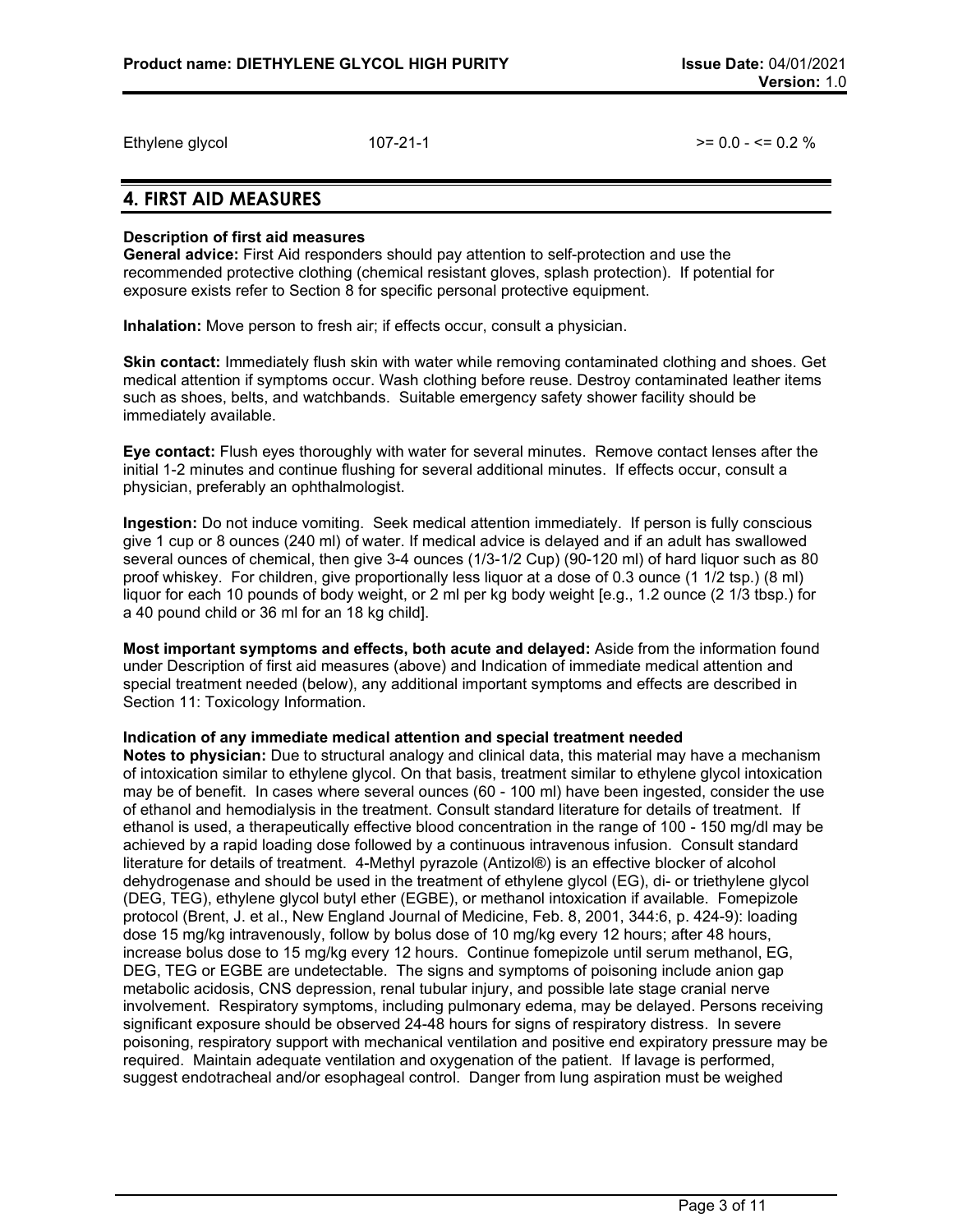against toxicity when considering emptying the stomach. If burn is present, treat as any thermal burn, after decontamination. Treatment of exposure should be directed at the control of symptoms and the clinical condition of the patient.

# **5. FIREFIGHTING MEASURES**

**Suitable extinguishing media:** Water fog or fine spray. Dry chemical fire extinguishers. Carbon dioxide fire extinguishers. Foam. Alcohol resistant foams (ATC type) are preferred. General purpose synthetic foams (including AFFF) or protein foams may function, but will be less effective.

**Unsuitable extinguishing media:** Do not use direct water stream. May spread fire.

## **Special hazards arising from the substance or mixture**

**Hazardous combustion products:** During a fire, smoke may contain the original material in addition to combustion products of varying composition which may be toxic and/or irritating. Combustion products may include and are not limited to: Carbon monoxide. Carbon dioxide.

**Unusual Fire and Explosion Hazards:** Container may rupture from gas generation in a fire situation. Violent steam generation or eruption may occur upon application of direct water stream to hot liquids.

## **Advice for firefighters**

**Fire Fighting Procedures:** Keep people away. Isolate fire and deny unnecessary entry. Use water spray to cool fire exposed containers and fire affected zone until fire is out and danger of reignition has passed. Fight fire from protected location or safe distance. Consider the use of unmanned hose holders or monitor nozzles. Immediately withdraw all personnel from the area in case of rising sound from venting safety device or discoloration of the container. Burning liquids may be extinguished by dilution with water. Do not use direct water stream. May spread fire. Move container from fire area if this is possible without hazard. Burning liquids may be moved by flushing with water to protect personnel and minimize property damage.

**Special protective equipment for firefighters:** Wear positive-pressure self-contained breathing apparatus (SCBA) and protective fire fighting clothing (includes fire fighting helmet, coat, trousers, boots, and gloves). If protective equipment is not available or not used, fight fire from a protected location or safe distance.

# **6. ACCIDENTAL RELEASE MEASURES**

**Personal precautions, protective equipment and emergency procedures:** Isolate area. Keep unnecessary and unprotected personnel from entering the area. Refer to section 7, Handling, for additional precautionary measures. Use appropriate safety equipment. For additional information, refer to Section 8, Exposure Controls and Personal Protection.

**Environmental precautions:** Prevent from entering into soil, ditches, sewers, waterways and/or groundwater. See Section 12, Ecological Information.

**Methods and materials for containment and cleaning up:** Contain spilled material if possible. Collect in suitable and properly labeled containers. Small spills: Absorb with materials such as: Cat litter. Sand. Sawdust. Vermiculite. Zorb-all®. Hazorb®. Large spills: Dike area to contain spill. Pump into suitable and properly labeled containers. See Section 13, Disposal Considerations, for additional information.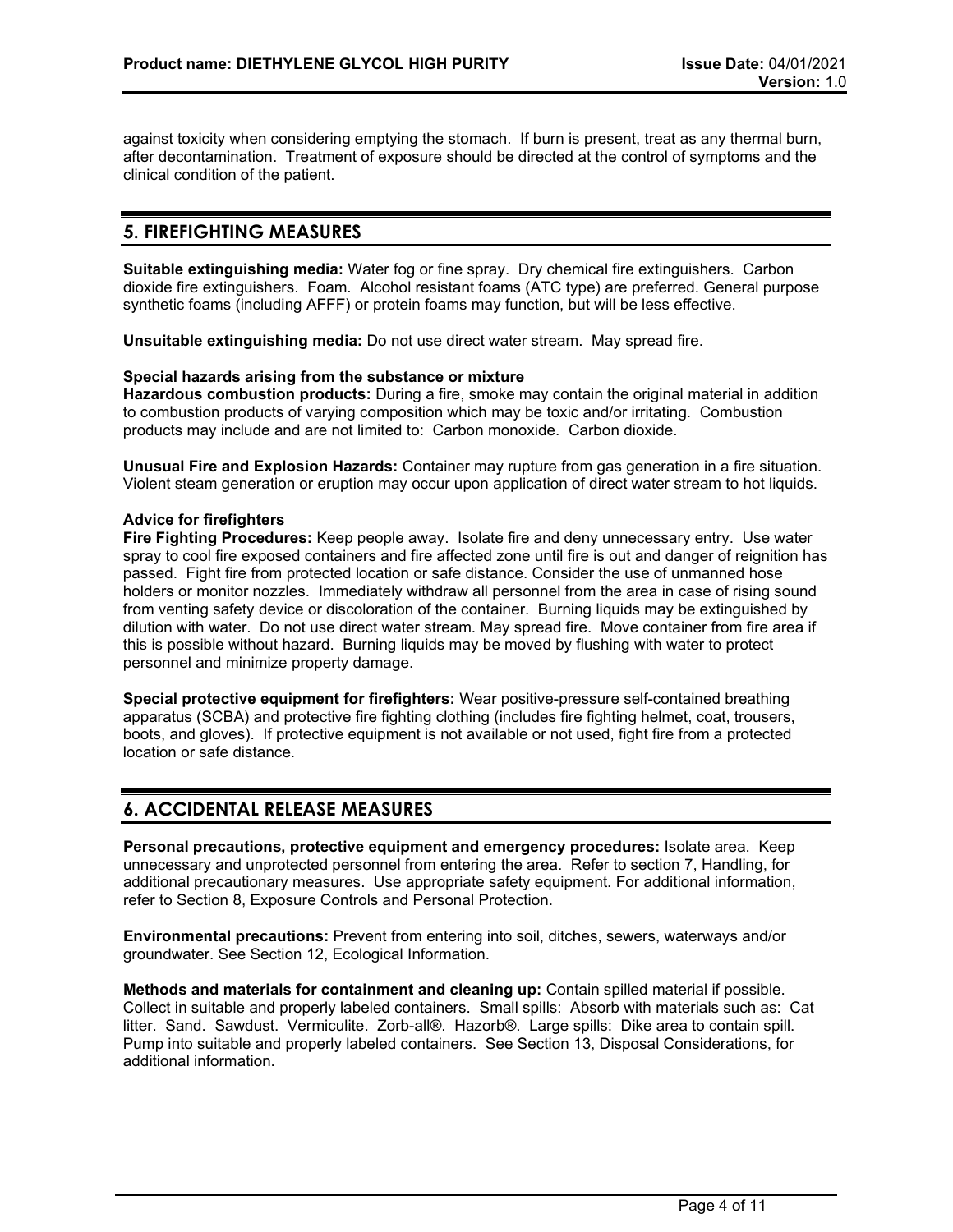## **7. HANDLING AND STORAGE**

**Precautions for safe handling:** Avoid contact with eyes, skin, and clothing. Do not swallow. Wash thoroughly after handling. Spills of these organic materials on hot fibrous insulations may lead to lowering of the autoignition temperatures possibly resulting in spontaneous combustion. See Section 8, EXPOSURE CONTROLS AND PERSONAL PROTECTION.

**Conditions for safe storage:** Do not store near food, foodstuffs, drugs or potable water supplies. Additional storage and handling information on this product may be obtained by calling your sales or customer service contact. Ask for a product brochure.

## **8. EXPOSURE CONTROLS/PERSONAL PROTECTION**

#### **Control parameters**

Exposure limits are listed below, if they exist.

| Component          | Regulation   | <b>Type of listing</b> | <b>Value/Notation</b> |
|--------------------|--------------|------------------------|-----------------------|
| 2,2'-oxybisethanol | US WEEL      | TWA                    | $10 \text{ mg/m}$     |
| Ethylene glycol    | <b>ACGIH</b> | C Aerosol only         | 100 mg/m $3$          |

## **Exposure controls**

**Engineering controls:** Use local exhaust ventilation, or other engineering controls to maintain airborne levels below exposure limit requirements or guidelines. If there are no applicable exposure limit requirements or guidelines, general ventilation should be sufficient for most operations. Local exhaust ventilation may be necessary for some operations.

## **Individual protection measures**

**Eye/face protection:** Use safety glasses (with side shields).

**Hand protection:** Use gloves chemically resistant to this material when prolonged or frequently repeated contact could occur. Use gloves with insulation for thermal protection, when needed. If hands are cut or scratched, use gloves chemically resistant to this material even for brief exposures. Examples of preferred glove barrier materials include: Butyl rubber. Natural rubber ("latex"). Neoprene. Nitrile/butadiene rubber ("nitrile" or "NBR"). Polyethylene. Ethyl vinyl alcohol laminate ("EVAL"). Polyvinyl alcohol ("PVA"). Polyvinyl chloride ("PVC" or "vinyl"). NOTICE: The selection of a specific glove for a particular application and duration of use in a workplace should also take into account all relevant workplace factors such as, but not limited to: Other chemicals which may be handled, physical requirements (cut/puncture protection, dexterity, thermal protection), potential body reactions to glove materials, as well as the instructions/specifications provided by the glove supplier.

**Other protection:** When prolonged or frequently repeated contact could occur, use protective clothing chemically resistant to this material. Selection of specific items such as faceshield, boots, apron, or full-body suit will depend on the task. When handling hot material, protect skin from thermal burns as well as from skin absorption.

**Respiratory protection:** Respiratory protection should be worn when there is a potential to exceed the exposure limit requirements or guidelines. If there are no applicable exposure limit requirements or guidelines, wear respiratory protection when adverse effects, such as respiratory irritation or discomfort have been experienced, or where indicated by your risk assessment process. For most conditions, no respiratory protection should be needed; however, if material is heated or sprayed, use an approved air-purifying respirator.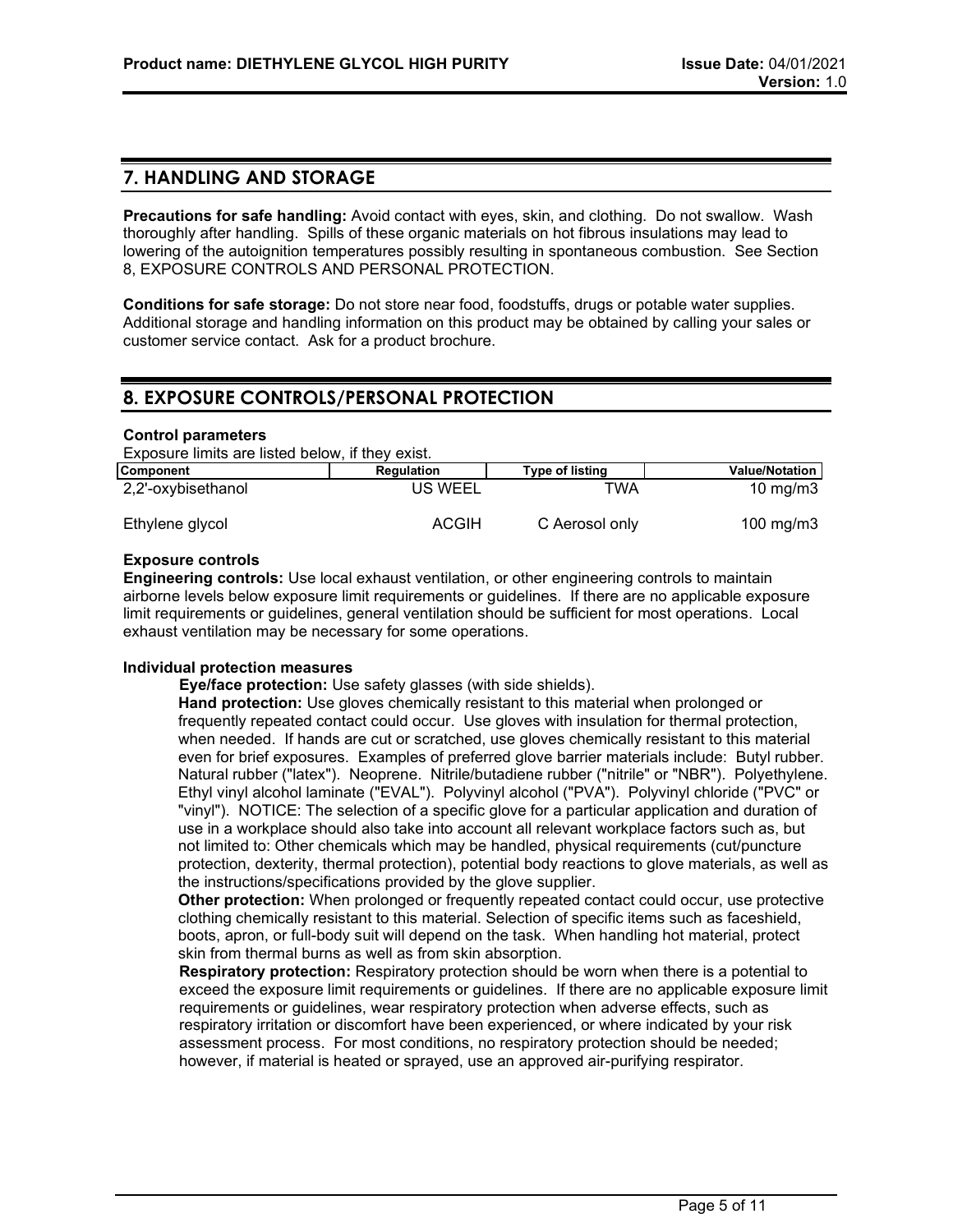The following should be effective types of air-purifying respirators: Organic vapor cartridge with a particulate pre-filter.

# **9. PHYSICAL AND CHEMICAL PROPERTIES**

| Liquid.                                                      |
|--------------------------------------------------------------|
| Colorless                                                    |
| odourless                                                    |
| No test data available                                       |
| No test data available                                       |
| No test data available                                       |
| -6.5 °C Literature                                           |
| 244.9 °C Literature                                          |
| closed cup 138 °C Literature                                 |
| No test data available                                       |
| Not expected to form explosive dust-air mixtures.            |
| 2.0 % vol Calculated.                                        |
| 12.3 % vol Estimated.                                        |
| 0.008 hPa at 20 °C Literature 0.002 mmHg at 20 °C Literature |
| 3.65 Literature                                              |
| 1.118 at 20 °C Literature                                    |
| 100 % at 20 °C Literature                                    |
| log Pow: -1.98 Estimated.                                    |
| 229 °C Literature                                            |
| No test data available                                       |
| 35.7 mPa.s at 20 °C Literature                               |
| No data available                                            |
| Not explosive                                                |
| The substance or mixture is not classified as oxidizing.     |
| 1.18 g/cm3 at 20 °C Literature                               |
| No test data available                                       |
|                                                              |

NOTE: The physical data presented above are typical values and should not be construed as a specification.

# **10. STABILITY AND REACTIVITY**

**Reactivity:** No data available

**Chemical stability:** Thermally stable at recommended temperatures and pressures.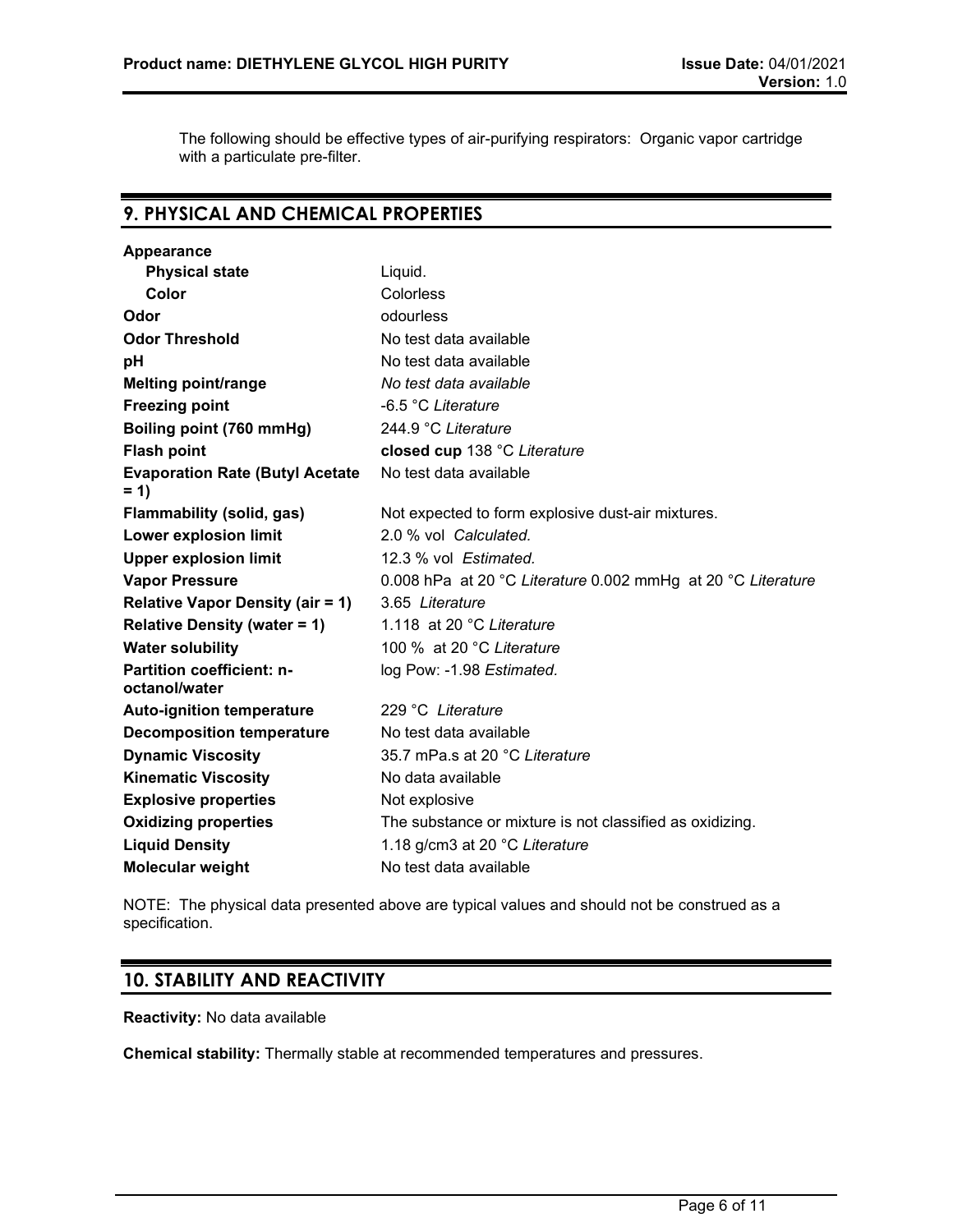**Possibility of hazardous reactions:** Polymerization will not occur.

**Conditions to avoid:** Exposure to elevated temperatures can cause product to decompose. Generation of gas during decomposition can cause pressure in closed systems.

**Incompatible materials:** Avoid contact with: Strong acids. Strong bases. Strong oxidizers.

**Hazardous decomposition products:** Decomposition products depend upon temperature, air supply and the presence of other materials. Decomposition products can include and are not limited to: Aldehydes. Alcohols. Ethers.

# **11. TOXICOLOGICAL INFORMATION**

*Toxicological information appears in this section when such data is available.*

## **Acute toxicity**

#### **Acute oral toxicity**

Oral toxicity is expected to be moderate in humans due to diethylene glycol even though tests with animals show a lower degree of toxicity. Ingestion of quantities (approximately 65 mL (2 oz.) for diethylene glycol or 100 mL (3 oz.) for ethylene glycol) has caused death in humans. May cause nausea and vomiting. May cause abdominal discomfort or diarrhea. Excessive exposure may cause central nervous system effects, cardiopulmonary effects (metabolic acidosis), and kidney failure.

As product: Single dose oral LD50 has not been determined. LD50, Rat, male, 19,600 mg/kg Lethal Dose, Human, adult, 65 ml Estimated.

#### **Acute dermal toxicity**

Prolonged skin contact is unlikely to result in absorption of harmful amounts. Repeated skin exposure to large quantities may result in absorption of harmful amounts. Massive contact with damaged skin or of material sufficiently hot to burn skin may result in absorption of potentially lethal amounts.

LD50, Rabbit, 13,330 mg/kg

#### **Acute inhalation toxicity**

At room temperature, exposure to vapor is minimal due to low volatility. With good ventilation, single exposure is not expected to cause adverse effects. If material is heated or areas are poorly ventilated, vapor/mist may accumulate and cause respiratory irritation and symptoms such as headache and nausea.

LC50, Rat, 4 Hour, Aerosol, > 4.6 mg/l The LC50 value is greater than the Maximum Attainable Concentration. No deaths occurred at this concentration.

#### **Skin corrosion/irritation**

Prolonged contact is essentially nonirritating to skin.

#### **Serious eye damage/eye irritation**

May cause slight temporary eye irritation.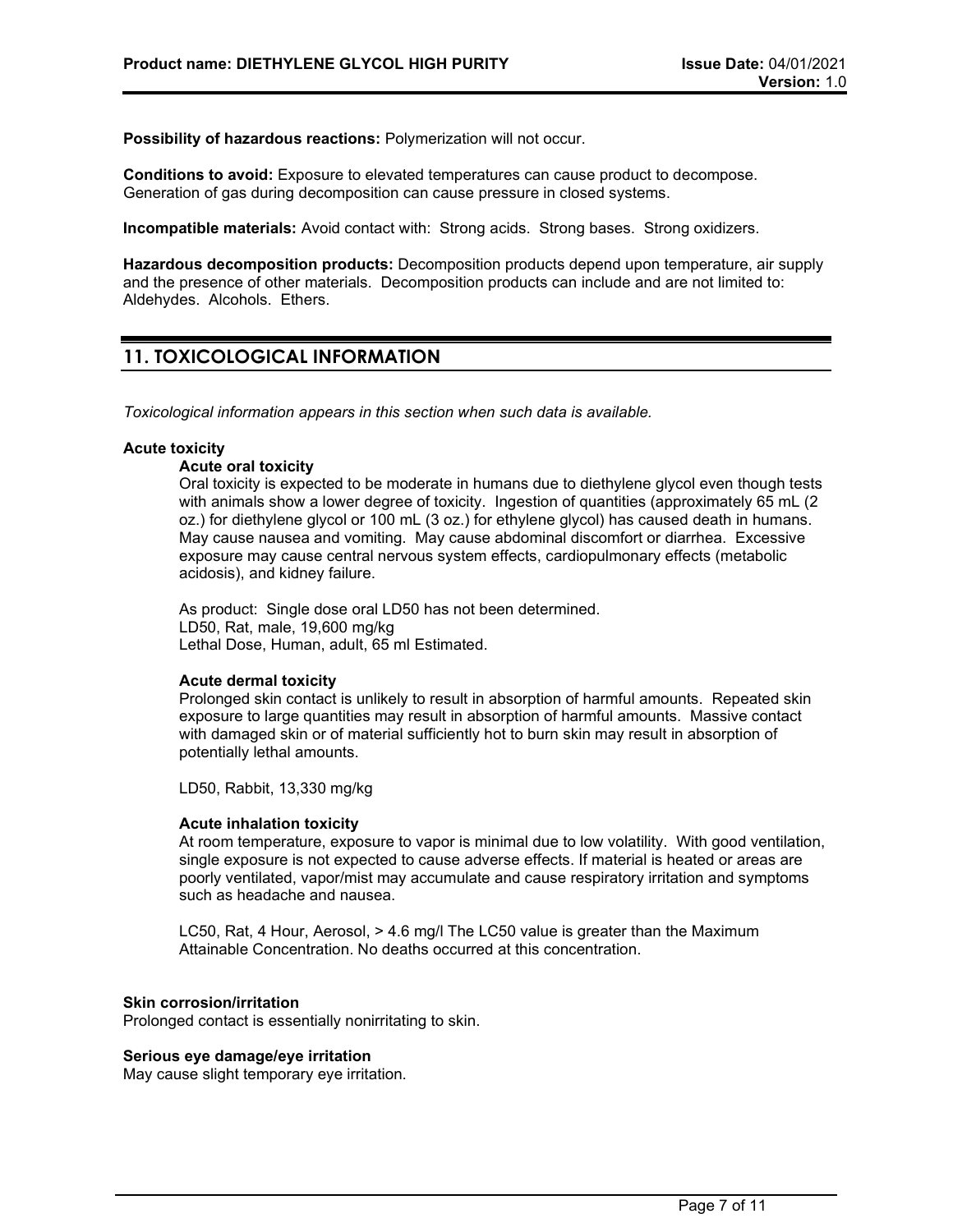Corneal injury is unlikely.

## **Sensitization**

Did not cause allergic skin reactions when tested in humans. Did not cause allergic skin reactions when tested in guinea pigs.

For respiratory sensitization: No relevant data found.

### **Specific Target Organ Systemic Toxicity (Single Exposure)**

The substance or mixture is not classified as specific target organ toxicant, single exposure.

## **Specific Target Organ Systemic Toxicity (Repeated Exposure)**

In humans, effects have been reported on the following organs: Kidney. Gastrointestinal tract. In humans, symptoms may include: Headache. Nausea and/or vomiting. Abdominal discomfort. In animals, effects have been reported on the following organs: Liver.

### **Carcinogenicity**

Diethylene glycol has been tested for carcinogenicity in animal studies and is not believed to pose a carcinogenic risk to man.

#### **Teratogenicity**

Diethylene glycol has caused toxicity to the fetus and some birth defects at maternally toxic, high doses in animals. Other animal studies have not reproduced birth defects even at much higher doses that caused severe maternal toxicity.

#### **Reproductive toxicity**

Diethylene glycol did not interfere with reproduction in animal studies except at very high doses.

#### **Mutagenicity**

In vitro genetic toxicity studies were negative. Animal genetic toxicity studies were negative.

#### **Aspiration Hazard**

Based on physical properties, not likely to be an aspiration hazard.

# **12. ECOLOGICAL INFORMATION**

*Ecotoxicological information appears in this section when such data is available.*

## **Ecotoxicity**

### **Acute toxicity to fish**

Material is practically non-toxic to aquatic organisms on an acute basis (LC50/EC50/EL50/LL50 >100 mg/L in the most sensitive species tested).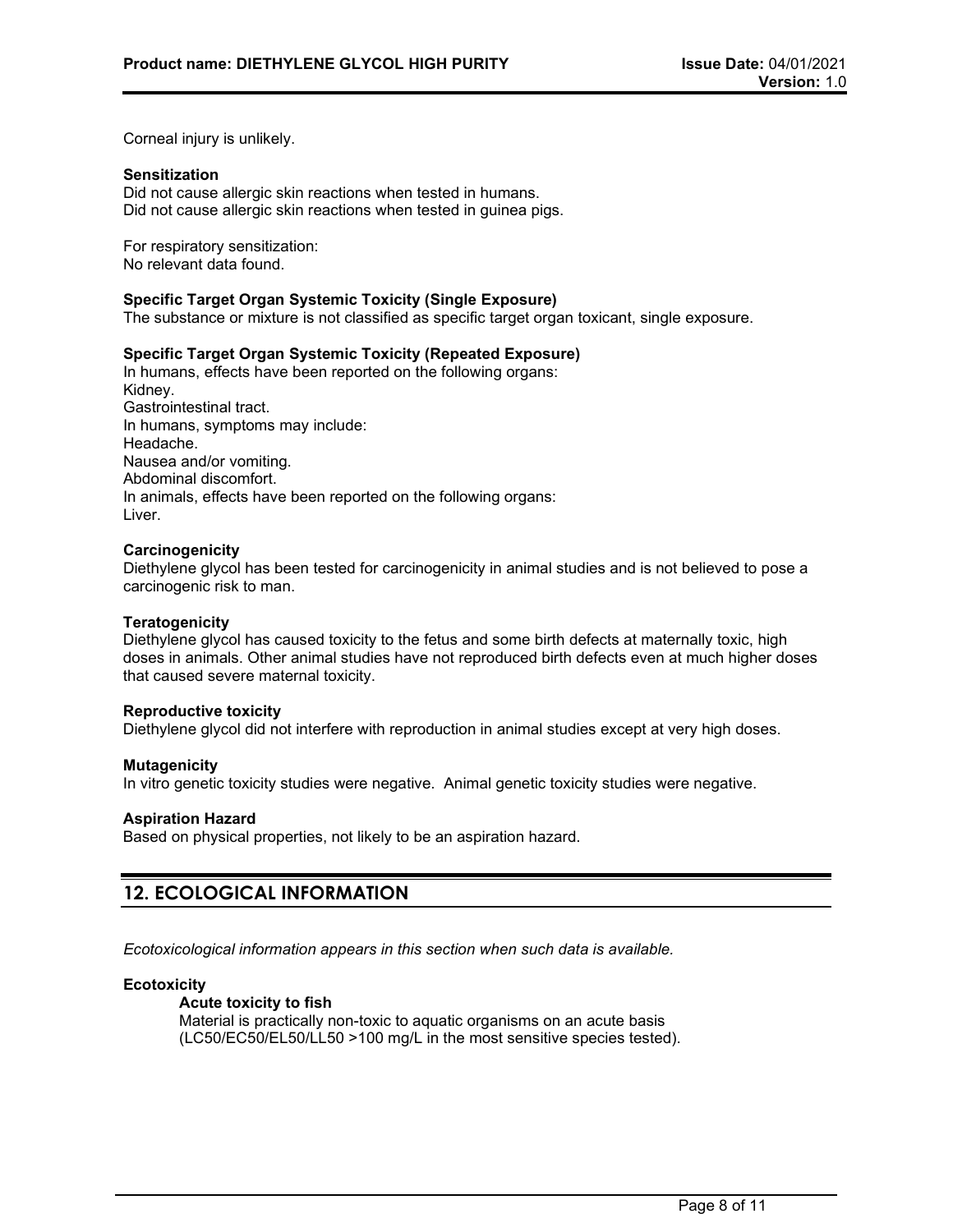LC50, Pimephales promelas (fathead minnow), flow-through test, 96 Hour, 75,200 mg/l, OECD Test Guideline 203 or Equivalent

## **Toxicity to bacteria**

EC50, activated sludge, 3 Hour, > 1,000 mg/l, OECD 209 Test

## **Persistence and degradability**

**Biodegradability:** Material is readily biodegradable. Passes OECD test(s) for ready biodegradability. Material is ultimately biodegradable (reaches > 70% mineralization in OECD test(s) for inherent biodegradability). 10-day Window: Pass **Biodegradation:** 90 - 100 % **Exposure time:** 20 d **Method:** OECD Test Guideline 301A or Equivalent 10-day Window: Not applicable **Biodegradation:** 82 - 98 % **Exposure time:** 28 d **Method:** OECD Test Guideline 302C or Equivalent

**Theoretical Oxygen Demand:** 1.51 mg/mg

## **Bioaccumulative potential**

**Bioaccumulation:** Bioconcentration potential is low (BCF < 100 or Log Pow < 3). **Partition coefficient: n-octanol/water(log Pow):** -1.98 at 20 °C Estimated. **Bioconcentration factor (BCF):** 100 Fish Measured

## **Mobility in Soil**

Given its very low Henry's constant, volatilization from natural bodies of water or moist soil is not expected to be an important fate process. Potential for mobility in soil is very high (Koc between 0 and 50). **Partition coefficient (Koc):** < 1 Estimated.

## **Results of PBT and vPvB assessment**

This substance is not considered to be persistent, bioaccumulating and toxic (PBT). This substance is not considered to be very persistent and very bioaccumulating (vPvB).

## **Other adverse effects**

This substance is not on the Montreal Protocol list of substances that deplete the ozone layer.

## **13. DISPOSAL CONSIDERATIONS**

**Disposal methods:** DO NOT DUMP INTO ANY SEWERS, ON THE GROUND, OR INTO ANY BODY OF WATER. All disposal practices must be in compliance with all Federal, State/Provincial and local laws and regulations. Regulations may vary in different locations. Waste characterizations and compliance with applicable laws are the responsibility solely of the waste generator. WE HAVE NO CONTROL OVER THE MANAGEMENT PRACTICES OR MANUFACTURING PROCESSES OF PARTIES HANDLING OR USING THIS MATERIAL. THE INFORMATION PRESENTED HERE PERTAINS ONLY TO THE PRODUCT AS SHIPPED IN ITS INTENDED CONDITION AS DESCRIBED IN MSDS SECTION: Composition Information. FOR UNUSED & UNCONTAMINATED PRODUCT, the preferred options include sending to a licensed, permitted: Recycler. Reclaimer. Incinerator or other thermal destruction device.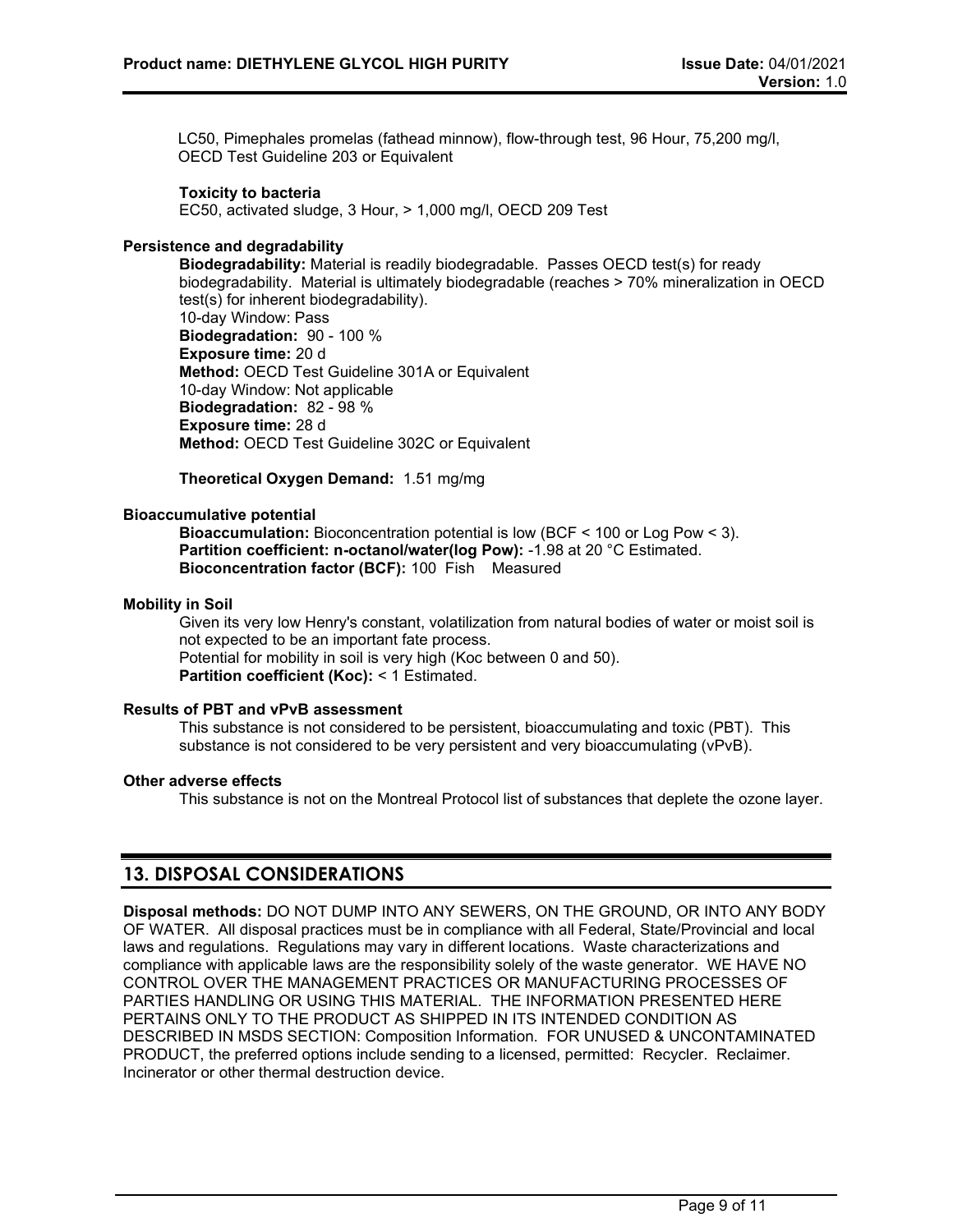This product when disposed of in its unused and uncontaminated state should be treated as a hazardous waste.

## **14. TRANSPORT INFORMATION**

## **Classification for ROAD and Rail transport:**

Not regulated for transport

## **Classification for SEA transport (IMO-IMDG):**

| <b>Transport in bulk</b><br>according to Annex II of<br>MARPOL 73/78 and the<br><b>IBC Code</b> | Product Name: Diethylene Glycol<br>Pollution Category: Z<br>Ship Type: 3<br>Fire Protection: AC                                                                                                                                                                                       |
|-------------------------------------------------------------------------------------------------|---------------------------------------------------------------------------------------------------------------------------------------------------------------------------------------------------------------------------------------------------------------------------------------|
| <b>Additional Information:</b>                                                                  | This product may be transported under nitrogen padding.<br>Nitrogen is an odorless and invisible gas. Exposure to<br>nitrogen enriched environment may cause asphyxiation or<br>death. Personnel must observe strict safety precautions when<br>involved with a confined space entry. |
| <b>Remarks:</b>                                                                                 | Special Precautions: Refer to Section 7, Handling & Storage,<br>for special precautions which personnel needs to be aware of<br>or needs to comply with in connection with transport.                                                                                                 |

## **Classification for AIR transport (IATA/ICAO):**

Not regulated for transport

This information is not intended to convey all specific regulatory or operational requirements/information relating to this product. Transportation classifications may vary by container volume and may be influenced by regional or country variations in regulations. Additional transportation system information can be obtained through an authorized sales or customer service representative. It is the responsibility of the transporting organization to follow all applicable laws, regulations and rules relating to the transportation of the material.

# **15. REGULATORY INFORMATION**

This product has been classified in accordance with the criteria of the Globally Harmonized System of Classification and Labelling of Chemicals (GHS), Rev. 7.